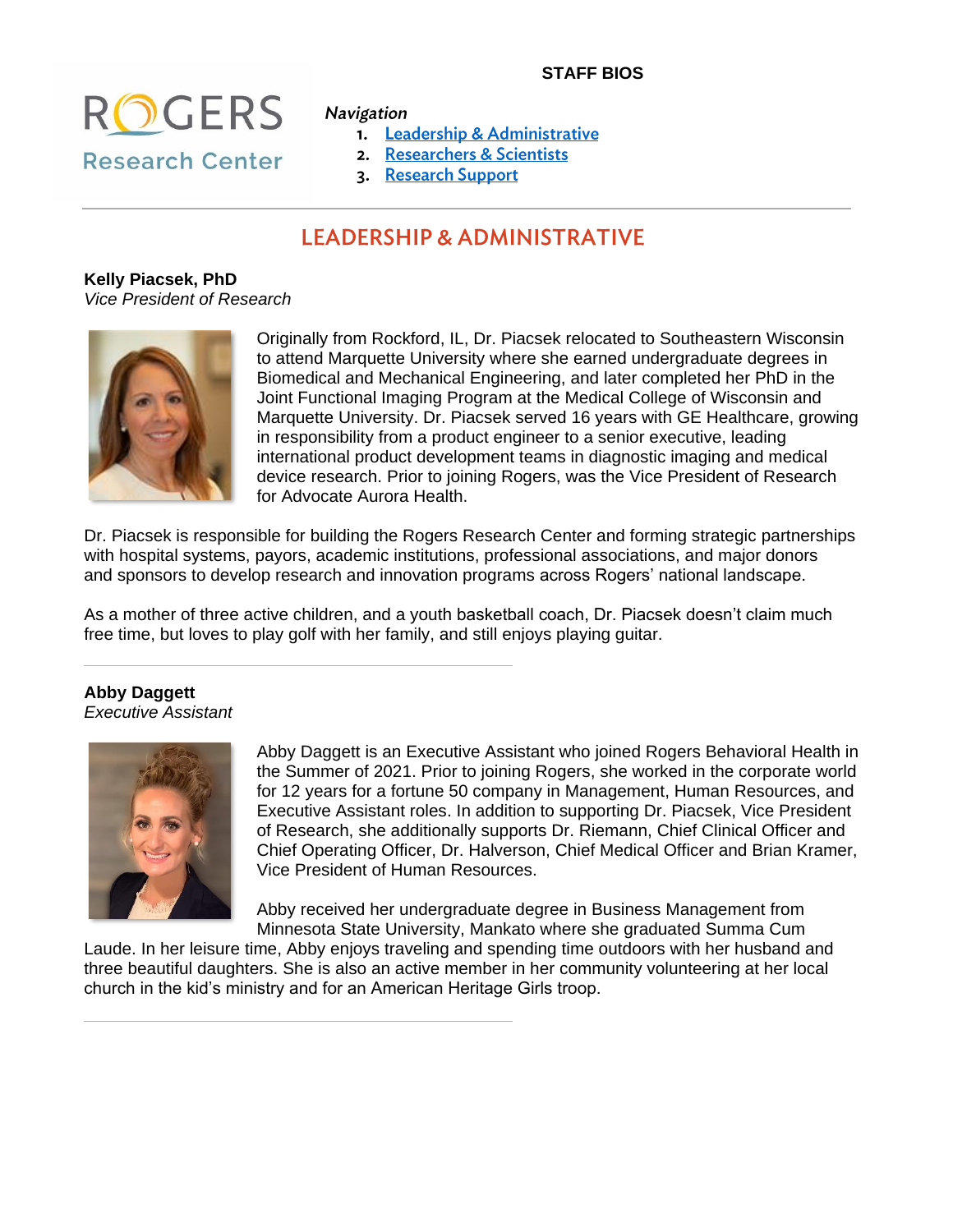## **Derek Jirovec**

*Research Quality & Operations Manager*



Born and raised in Wisconsin, Derek graduated from UW-Whitewater where he double majored in Psychology and Sociology. He has over 16 years of experience working in clinical research, beginning his career at the Children's Wisconsin Emergency Department where he worked as a research assistant. His career encompasses varied roles within the world of research, including working in a Pediatric Pain Clinic, serving as a coordinator and voting member of an Institutional Review Board, and in his previous position, negotiating contracts and budgets for clinical trials. As the Research and Quality Operations Manager at Rogers Behavioral Health, Derek firmly believes in upholding the ethical principles of the Belmont report: respect for persons, beneficence, and justice. In his spare time, Derek enjoys travelling with his wife and can often be

found with a good book in hand.

#### **Jovana Kuridza, MHA** *IRB Coordinator*



Jovana Kuridza, MHA is the IRB Coordinator at Rogers Behavioral Health. Jovana has nearly 10 years of experience working in health care with a heavy focus in clinical research. She oversees day-to-day IRB efforts, coordinates organization-wide IRB activities and provides guidance on human subjects research for study investigators. Prior to joining Rogers, she worked with pharmaceutical companies, contract research organizations and other organizations to implement and launch Phase 2 through Phase 4 clinical trials. Jovana holds a Master's degree in Health Care Administration from the University of Wisconsin-Milwaukee.

Jovana is originally from Serbia and emigrated to the United States with her family in 2001. In her free time, she enjoys being with her nieces and family, traveling, and visiting her homeland.

## **Kelsey Kerslake** *Research Grant Specialist*



Kelsey Kerslake is a Research Grant Specialist at Rogers Behavioral Health. In the Research Center, Kelsey's role involves grant prospecting, planning, writing, and tracking. Kelsey's education is in Sociology and Spanish. She has a 13-year diverse background in accounting, case management, behavioral health, as well as grant writing and management. Kelsey brings broad experience and success with both program and research-focused grants from private, public, and government sponsors. In her free time, Kelsey enjoys mountain biking, kayaking, longboarding, fishing, and hiking with her spouse and two rescue pups.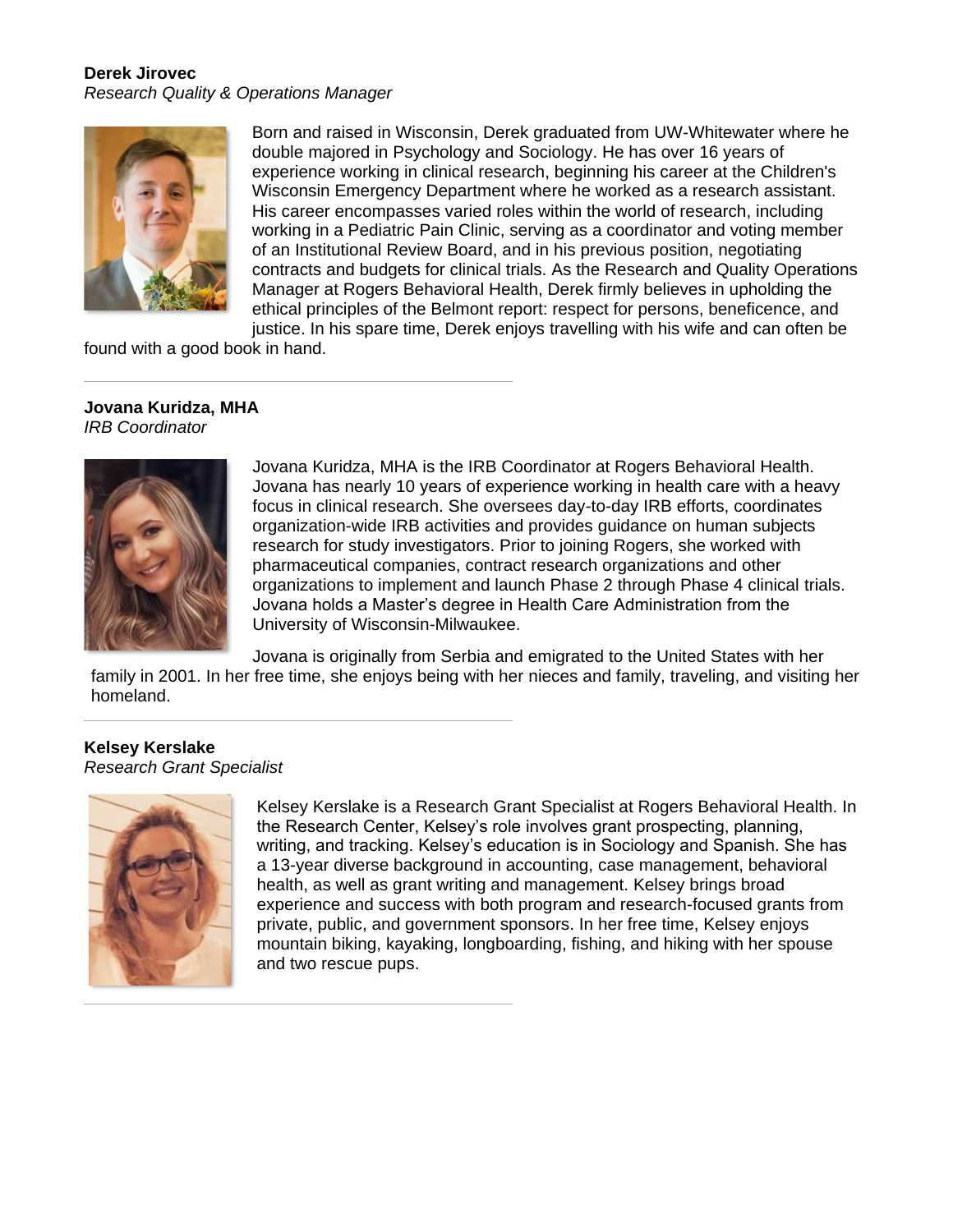### **RESEACHERS & SCIENTISTS**

**Caitlin Pinciotti, PhD** *Associate Research Psychologist*



Caitlin Pinciotti, PhD, is an Associate Research Psychologist at Rogers Behavioral Health. She earned her Doctorate degree in Clinical Psychology within the Trauma Psychology Focus track at Northern Illinois University and completed her APA-accredited clinical psychology pre-doctoral residency and postdoctoral fellowship at Rogers Behavioral Health in the OCD and Anxiety adult residential treatment program. She has conducted research and specialized clinical work with individuals with trauma and/or OCD at all levels of care ranging from Veterans' Administration and community outpatient centers to residential treatment. Her research primarily focuses on factors that facilitate

or impede recovery from trauma, PTSD, and OCD, with a secondary focus on mental health inequities in gender and sexual minorities. Dr. Pinciotti has published over 25 peer-reviewed articles in scientific journals and presented over 25 research projects at regional, national, and international conferences, where she has won four awards based on her research. She serves on the editorial board of Psychiatry Research Communication and is Guest Editor of a special issue in the Journal of Cognitive Psychotherapy on OCD and co-occurring conditions. She is an active member in the OCD and PTSD Comorbidity Consortium alongside other experts in OCD and PTSD across the globe.

Dr. Pinciotti provides trainings and case consultations both within and outside of the Rogers Behavioral Health hospital system on co-occurring OCD and PTSD, and LGBTQ+ intersections with mental health. Dr. Pinciotti also serves as the Equity in Patient Care Team Leader at Rogers Behavioral Health, spearheading and serving on several committees intended to identify and correct identity-based inequities in mental health treatment.

#### **Sheldon Garrison, PhD** *Research Scientist*



Sheldon Garrison, Ph.D. is a Research Scientist at Rogers Behavioral Health. Dr. Garrison has more than 15 years of experience in health care, the pharmaceutical and life science industries, and academia. His research is focused on understanding genetic involvement in psychiatric disorders and how those genes influence treatment response for affected patients.

Prior to joining Rogers, Dr. Garrison's research focused on developing treatments for rare and genetic diseases, as well as speeding the time to diagnosis. He has published and received National Institutes of Health and foundational funding in the areas of neuroscience, rare disease health care

economics, genetics, drug development, pain, Phelan-McDermid Syndrome, scleroderma, cold weather injury, Huntington's disease, trichotillomania, and sickle cell disease. His pioneering research has also resulted in the granting of two U.S. Food and Drug Administration Orphan Drug Designations. Dr. Garrison currently serves as on multiple boards and scientific advisory committees, including the Rare Disease Advisory Council for the State of Wisconsin. In his free time, Dr. Garrison is an Assistant Coach for the Marquette University Brazilian Jiu Jitsu team and is a multi-time champion in the sport.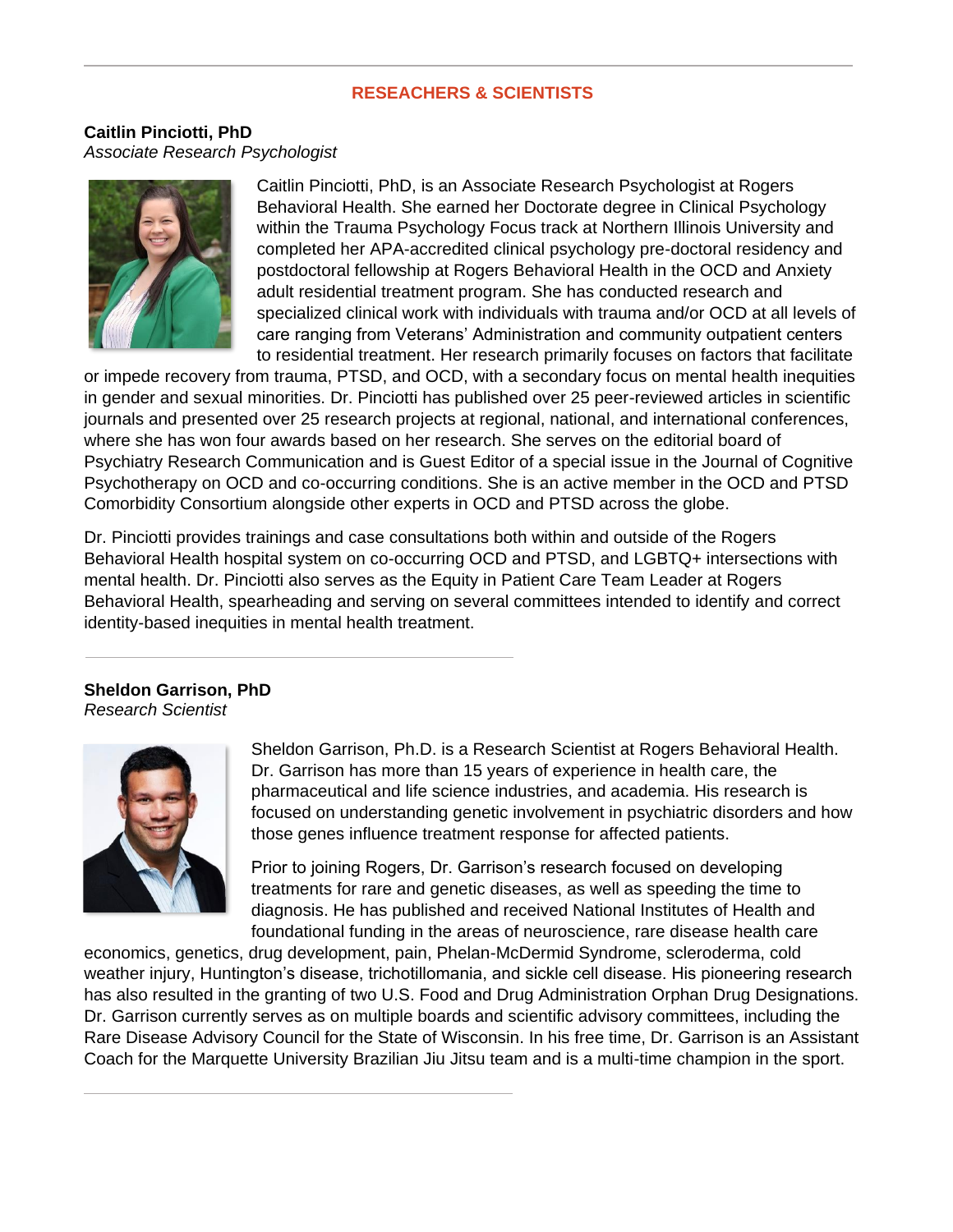#### **Nyssa Bulkes, PhD** *Data Scientist*



Nyssa Bulkes is a data scientist with over 10 years of academic and commercial research experience. Dr. Bulkes specializes in bridging the gap between academia and industry by integrating scientific rigor with the goal-oriented strategy required of a business or organization. Her responsibilities with the Rogers Research Center include cross-team collaboration with stakeholders on hypotheses and research study design; building custom machine learning models to derive insight from clinical datasets; and data mining and analysis to derive insights from large-scale clinical datasets. As a trained cognitive scientist, Dr. Bulkes will oversee the Neuroscience Lab in the Research Center, which will

be equipped with EEG and tES capabilities to integrate insights from cognitive neuroscience with clinical application as the Center seeks to innovate new treatment options. In her spare time, she is an avid reader and hiker, and enjoys teaching Les Mills group fitness classes at the Pabst Farms YMCA.

#### **RESEARCH SUPPORT**

**Bri Weibye, MS** *Research Associate*



Brianna is a recent graduate with a Master of Science in Exercise and Rehabilitation Science from Marquette University of Wisconsin. There she spent the last two years working in chronic pain research, as part of a larger study looking at the Functional Characteristics of Long-Term COVID-19 Symptoms. While working on these projects, she was awarded two fellowships and a scholarship at Marquette that funded her work. In her free time, she loves going for walks/runs with her rescue dog Emmit, who has also been her travel companion as they have moved from Minnesota, Florida and back to Wisconsin together. She is the oldest for four and an auntie to five (soon to be seven) nieces and nephews. She loves spending time with her family at sporting

events, concerts, and seasonal festivals

#### **Gregor Horvath, MS** *Research Associate*



Originally from North Dakota, Gregor Horvath received his undergraduate degree in psychology from North Dakota State University before moving to Indiana for graduate school at Purdue University. There, he was granted the Ross scholarship, and, in May 2020, he earned his Master of Science degree in Human Development and Family Studies, as well as a Graduate Certificate in Psychological Statistics. He joined Rogers as a research associate in September of the same year, where he supports the research center by investigating new avenues for research, providing his statistical analysis and research publication experience, and generally helping to streamline the research process. Outside of work, Gregor is interested in roleplaying games leading several tabletop roleplaying games each week and working on creating

both his own tabletop RPG system and a separate video game. These games help him keep in touch with his brother and sibling-in-law, who play in a few of the weekly games. An interesting fact about Gregor is that he was originally a double-major in theatre and psychology in undergrad, before dropping the theatre major to a minor. Dance classes, primarily jazz and tap, counted for almost half of his total minor credits.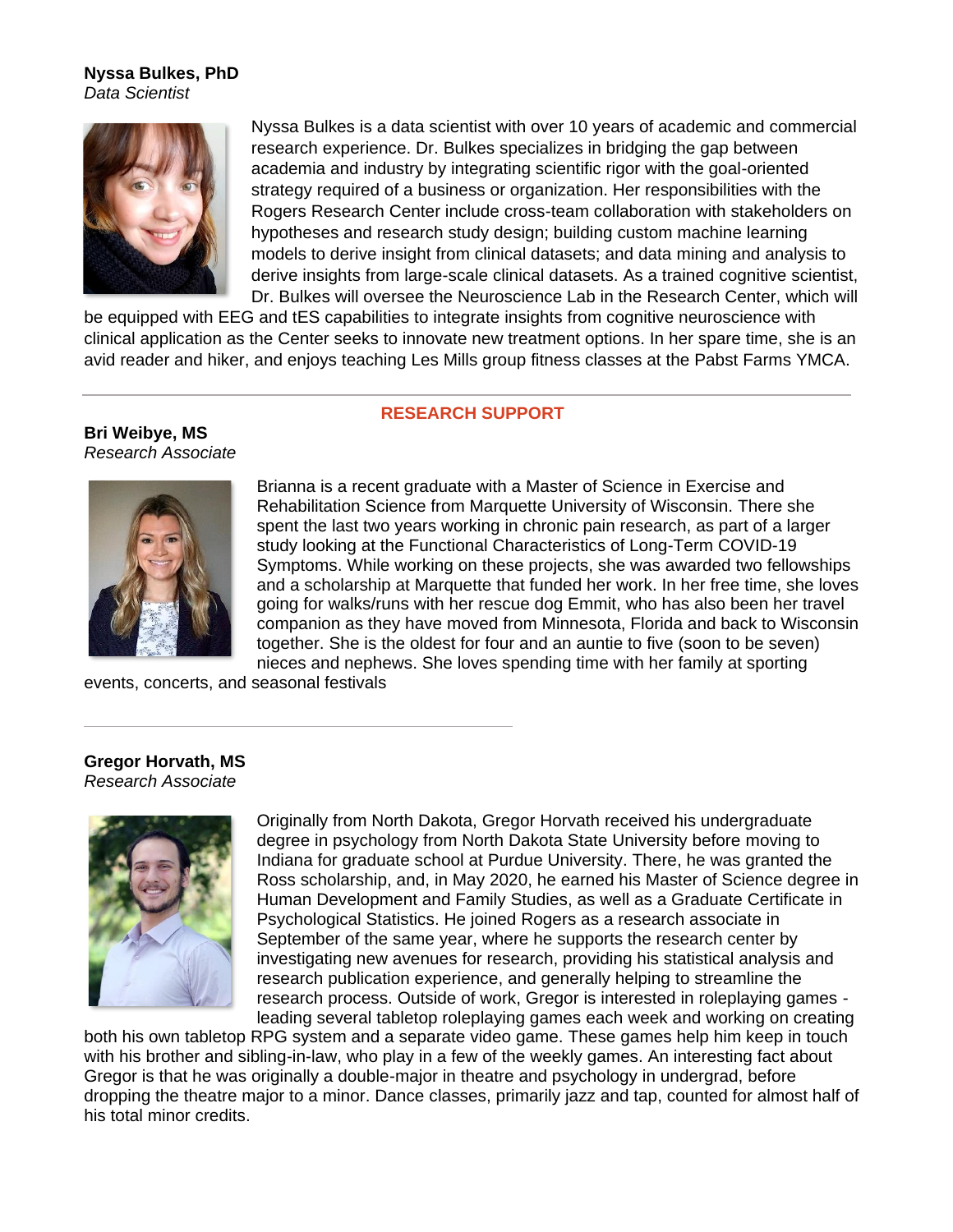# **Prudence Precourt, PhD**

*Research Associate*



A native of Wisconsin, Dr. Precourt has served a wide variety of non-profits in grants management, fundraising and marketing. She earned her fieldworkbased Ph. D. from the University of Wisconsin, Milwaukee. Her research was supported by a competitive grant she won from the National Science Foundation (NSF) to conduct her study in Puebla, Mexico. On completing her doctoral degree, she served as a peer reviewer for NSF. She returned to Wisconsin after serving as Vice President for University Advancement and Executive Director of the KU Foundation for Kutztown University of Pennsylvania.

After retiring from higher education administration, she served Berks Community Health Center (BCHC) as manager of grants and fundraising. While

there, she authored a federal grant application that secured almost \$5 million to establish a behavioral health service line. Prue now serves Rogers Research Center as Research Associate.

In her free time, she enjoys traveling overseas and helping the Humane Animal Shelter of Waukesha. She is a certified Special Olympics Equestrian Coach.

#### **Maria Novak**

*Research Associate*



Maria Novak, M.A. received her Bachelor of Arts degree in Psychology from the University of Wisconsin-Madison. She then completed her Master of Arts degree in Clinical Mental Health Counseling from the University of Denver. Maria was admitted to the Neurodevelopmental Research Program, with an opportunity to contribute to a longitudinal investigation, addressing maternal trauma exposure as a predictor for infant psychopathology. Maria is interested in the complexities of trauma within the context of developing including topics such as intergenerational influence, emotion regulation, and stress reactivity. She has facilitated additional research at the University of Denver, conducting structured interviews to assess the neurocognitive and psycho-social consequences of intimate partner abuse (IPA) within the family system. Maria appreciates the

translational value that research has in her clinical training.

# **Maggie Anderson**

*Research Assistant*



Margaret Anderson is a Clinical Research Assistant; her primary responsibility is operating the biobank with Dr. Garrison. She also works with Dr. Bulkes in the neuroscience lab. Her additional responsibilities include assisting in various study work. Margaret grew up in Hammond, Indiana. She attended the Hammond Academy of Science and Technology for high school and graduated ninth in her class. She then attended Purdue University where she graduated in 2020 with a Bachelor of Science in Biology. Before joining Rogers, she worked in regulated biopharmaceutical research as an analyst. In her leisure time, Margaret enjoys playing video games such as Animal Crossing and The Legend of Zelda. An interesting fact about Margaret is that she loves spicy food- especially spicy sushi!